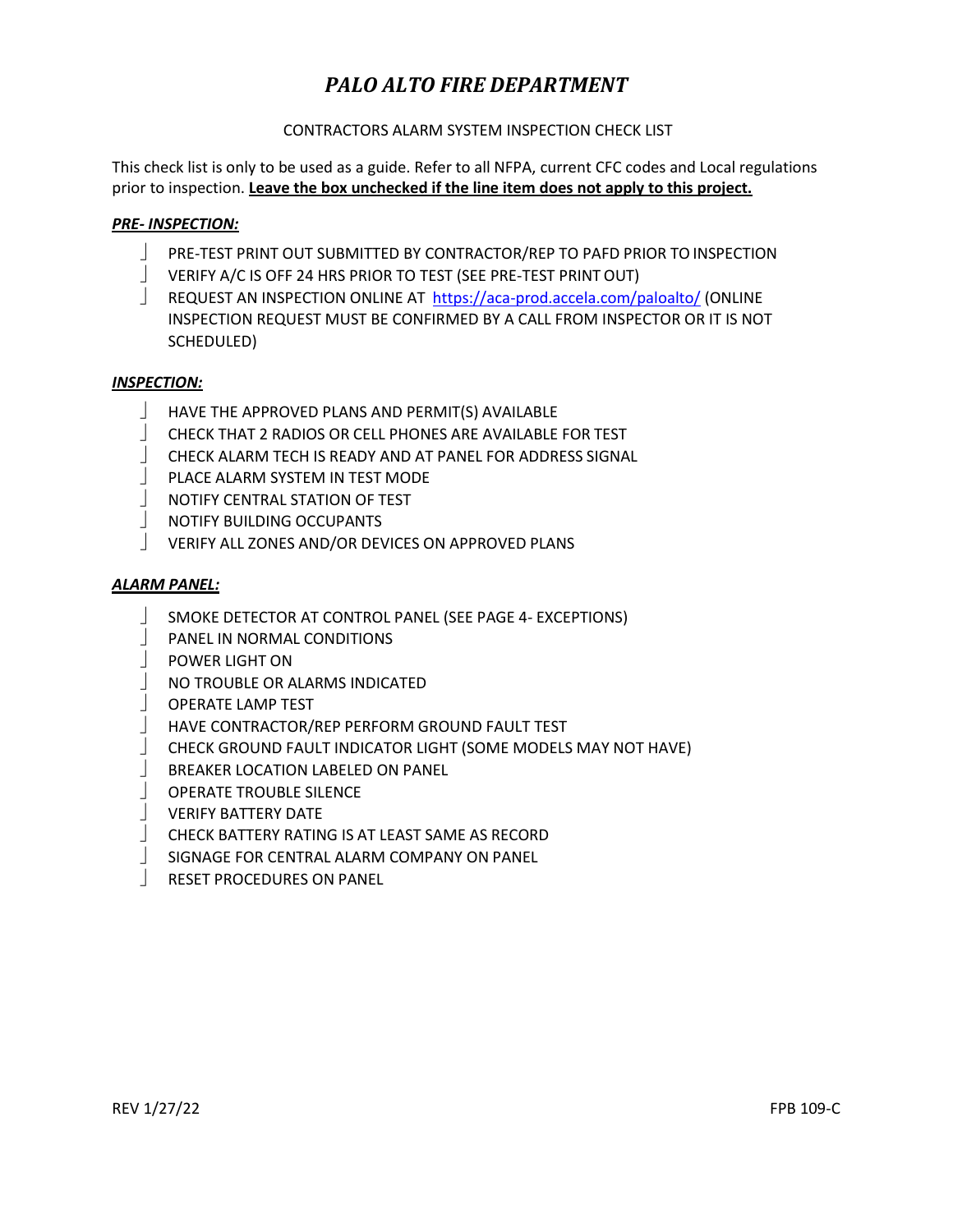# *PALO ALTO FIRE DEPARTMENT*

CONTRACTORS ALARM SYSTEM INSPECTION CHECK LIST

#### PAGE 2

*DEVICE TEST:* (DEVICES TESTED MUST ADDRESS TO REMOTE PANEL PANELS AS WELL IF APPLICABLE)

- CHECK THAT EACH SMOKE DETECTOR ADDRESSES AND SOUNDS ALARM
- CHECK THAT EACH SMOKE DETECTOR IS LABELED AS ADDRESSED TO PANEL
- RESET PANEL AFTER EACH SMOKE DETECTOR IS TESTED
- CHECK THAT EACH HEAT DETECTOR ADDRESSES AND SOUNDS ALARM (IF APPLICABLE)
- CHECK THAT ALL HEAT DETECTORS ARE LABELED AS ADDRESSED TO PANEL
- RESET PANEL AFTER EACH HEAT DETECTOR IS TESTED
- CHECK THAT EACH DUCT DETECTOR ADDRESSES AND SOUNDS ALARM (IF APPLICABLE)
- CHECK THAT EACH DUCT DETECTOR IS LABELED AS ADDRESSED TO PANEL
- RESET PANEL AFTER EACH DUCT DETECTOR IS TESTED
- CHECK THAT EACH AIR SAMPLING/ DUCT DETECTOR CONTROLLING AIR HANDLERS ADDRESSES AND SOUNDS ALARM (IF APPLICABLE)
- CHECK THAT EACH AIR SAMPLING/ DUCT DETECTOR OF AIR HANDLERS IS LABELEDAND ADDRESSES TO PANEL
- CHECK THAT EACH AIR HANDLER SHUTS DOWN UPON DETECTOR ACTIVATION
- RESET PANEL AFTER EACH AIR HANDLER IS TESTED
- CHECK THAT EACH TAMPER SWITCH ADDRESSES AND SOUNDS ALARM (IF APPLICABLE)
- CHECK THAT EACH TAMPER SWITCH IS LABELED AS ADDRESSED
- RESET PANEL AFTER EACH TAMPER SWITCH IS TESTED
- LOCATE INSPECTORS TEST VALVE AND PERFORM WATER FLOW TEST
- CHECK THAT THE WATER FLOW SWITCH ADDRESSES AND SOUNDS ALARM (90 SEC TOSOUND)
- CHECK THAT WATER FLOW SWITCH IS LABELED AS ADDRESSED TO PANEL
- RESET PANEL AFTER WATER FLOW TEST
- CHECK THAT EACH SMOKE BEAM ADDRESSES AND SOUNDS ALARM (IF APPLICABLE)
- CHECK THAT EACH SMOKE BEAM IS LABELED AND ADDRESSES TO PANEL
- RESET EACH SMOKE BEAM DEVICE AFTER IS TESTED
- CHECK THAT EACH PULL STATION ADDRESSES AND SOUNDS ALARM
- CHECK THAT EACH PULL STATION IS LABELED AS ADDRESSED TO PANEL
- RESET PANEL AFTER EACH PULL STATION IS TESTED
- ELEVATOR RECALLS PROPERLY
- ELEVATOR SHAFT SMOKE DETECTOR
- TEST FIRE DOORS

### *OTHER SUPERVISORY SWITCHES AND DEVICES*:

- CHECK PLANS, LOCATE AND TEST ALL OTHER SUPERVISORY SWITCHES AND DEVICES
- NON –RESTORABLE FIXED TEMP DETECTOR
- RATE OF RISE HEAT DETECTOR
- RATE COMPENSATION HEAT DETECTOR
- RESTORABLE LINE‐TYPE HEAT DETECTOR
- NON‐RESTORABLE LINE TYPE HEAT DETECTOR

REV 1/27/22 FPB 109‐C